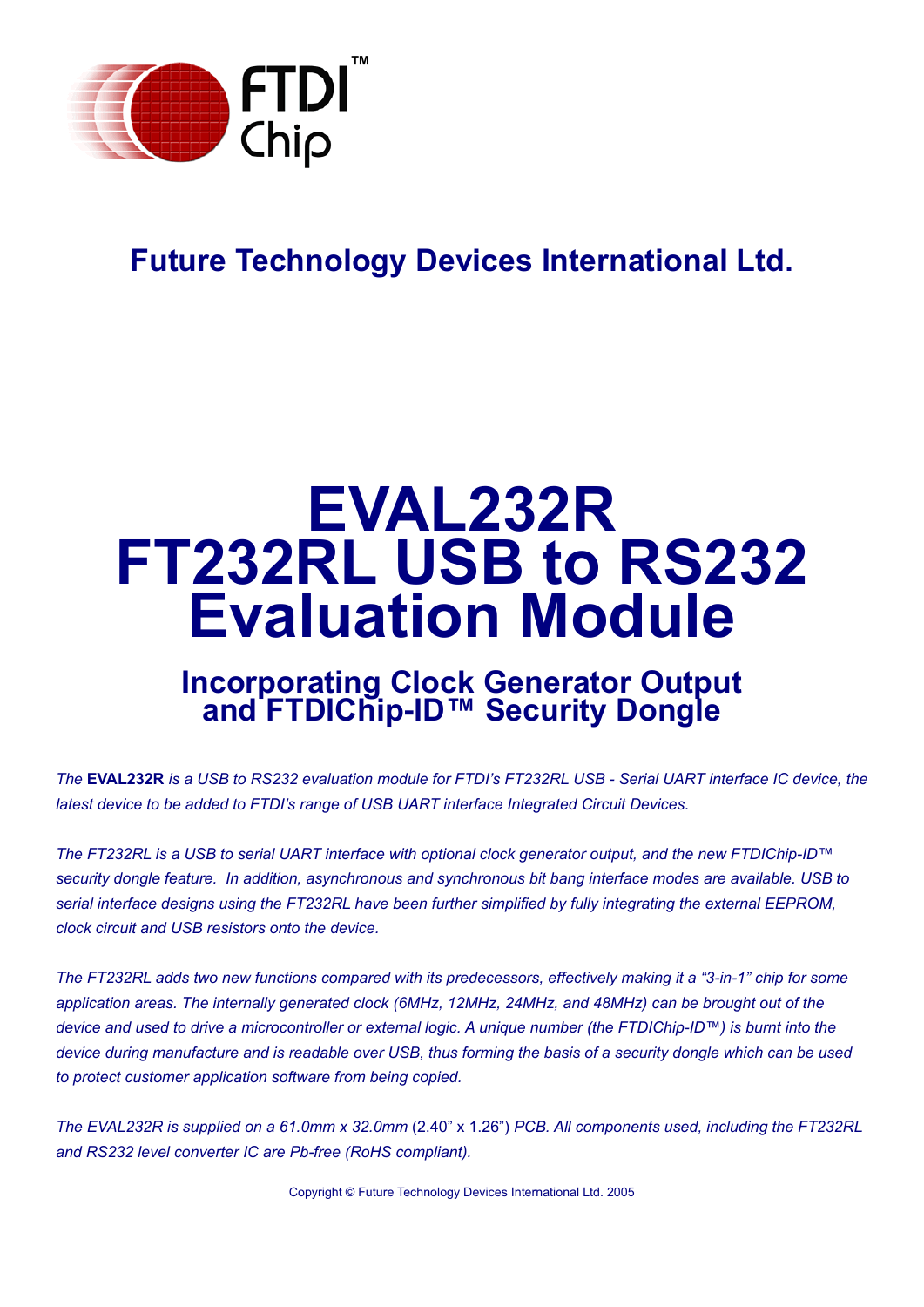## **1.1 Hardware Features**

- FT232RL provides single chip USB to asynchronous serial data transfer interface.
- Module provides USB to RS232 interface, with additional I/O pinout.
- Entire USB protocol handled on the FT232RL chip - No USB-specific firmware programming required.
- UART interface support for 7 or 8 data bits, 1 or 2 stop bits and odd / even / mark / space / no parity.
- Fully assisted hardware or X-On / X-Off software handshaking.
- Data transfer rates from 300 baud to 1 Megabaud at RS232 levels.
- FTDI's royalty-free VCP and D2XX drivers eliminate the requirement for USB driver development in most cases.
- In-built support for event characters and line break condition.
- New USB FTDIChip-ID™ feature.
- New configurable CBUS I/O pins.
- Transmit and receive LED's to indicate serial data transfer.
- New 48MHz, 24MHz,12MHz, and 6MHz clock output signal Options.
- FIFO receive and transmit buffers for high data throughput.
- Adjustable receive buffer timeout.
- Synchronous and asynchronous bit bang mode interface options with RD# and WR# strobes.
- New CBUS bit bang mode option.
- Integrated 1024 bit internal EEPROM for storing USB VID, PID, serial number and product description strings, and CBUS I/O configuration.

## **1.2 Driver Support**

#### **Royalty-Free VIRTUAL COM PORT (VCP) DRIVERS for...**

- Windows 98, 98SE, ME, 2000, Server 2003, XP.
- Windows Vista / Longhorn\*
- Windows XP 64-bit.\*
- Windows XP Embedded.
- Windows CE.NET 4.2 & 5.0
- MAC OS 8 / 9, OS-X
- Linux 2.4 and greater

• Device supplied preprogrammed with unique USB serial number.

- Support for USB suspend and resume.
- Module supply voltage comes from VCC no external supply required.
- 5V USB power available to supply external devices.
- Integrated 3.3V level converter for USB I/O .
- Integrated level converter on UART and CBUS for interfacing to 5V - 1.8V Logic.
- On board jumper allows for selection of UART and CBUS interface IO voltage.
- True 5V / 3.3V / 2.8V / 1.8V CMOS drive output and TTL input.
- High I/O pin output drive option.
- Integrated USB resistors.
- Integrated power-on-reset circuit.
- Fully integrated clock no external crystal, oscillator, or resonator required.
- Fully integrated AVCC supply filtering No separate AVCC pin and no external R-C filter required.
- USB bulk transfer mode.
- Low operating and USB suspend current.
- Low USB bandwidth consumption.
- UHCI / OHCI / EHCI host controller compatible
- USB 2.0 Full Speed compatible.
- -40°C to 85°C extended operating temperature range.
- Supplied on minature 61.0mm x 32.0mm (2.40" x 1.26") PCB with 15 board header pins.
- Connect to a PC via a standard USB A to B USB cable.

#### **Royalty-Free D2XX** *Direct* **Drivers (USB Drivers + DLL S/W Interface)**

- Windows 98, 98SE, ME, 2000, Server 2003, XP.
- Windows Vista / Longhorn\*
- Windows XP 64-bit.\*
- Windows XP Embedded.
- Windows CE.NET 4.2 & 5.0
- Linux 2.4 and greater

The drivers listed above are all available to download for free from the FTDI website. Various 3rd Party Drivers are also available for various other operating systems - see the [FTDI website](http://www.ftdichip.com) for details.

\* Currently Under Development. Contact FTDI for availability.

## **1.3 Typical Applications**

- USB to RS232 Converter
- Upgrading Legacy Peripherals to USB
- USB Audio and Low Bandwidth Video data transfer
- PDA to USB data transfer
- USB Smart Card Readers
- USB Instrumentation
- USB Industrial Control
- USB MP3 Player Interface
- USB FLASH Card Reader / Writers
- Set Top Box PC USB interface
- USB Digital Camera Interface
- USB Hardware Modems
- USB Wireless Modems
- USB Bar Code Readers
- USB Software / Hardware Encryption Dongles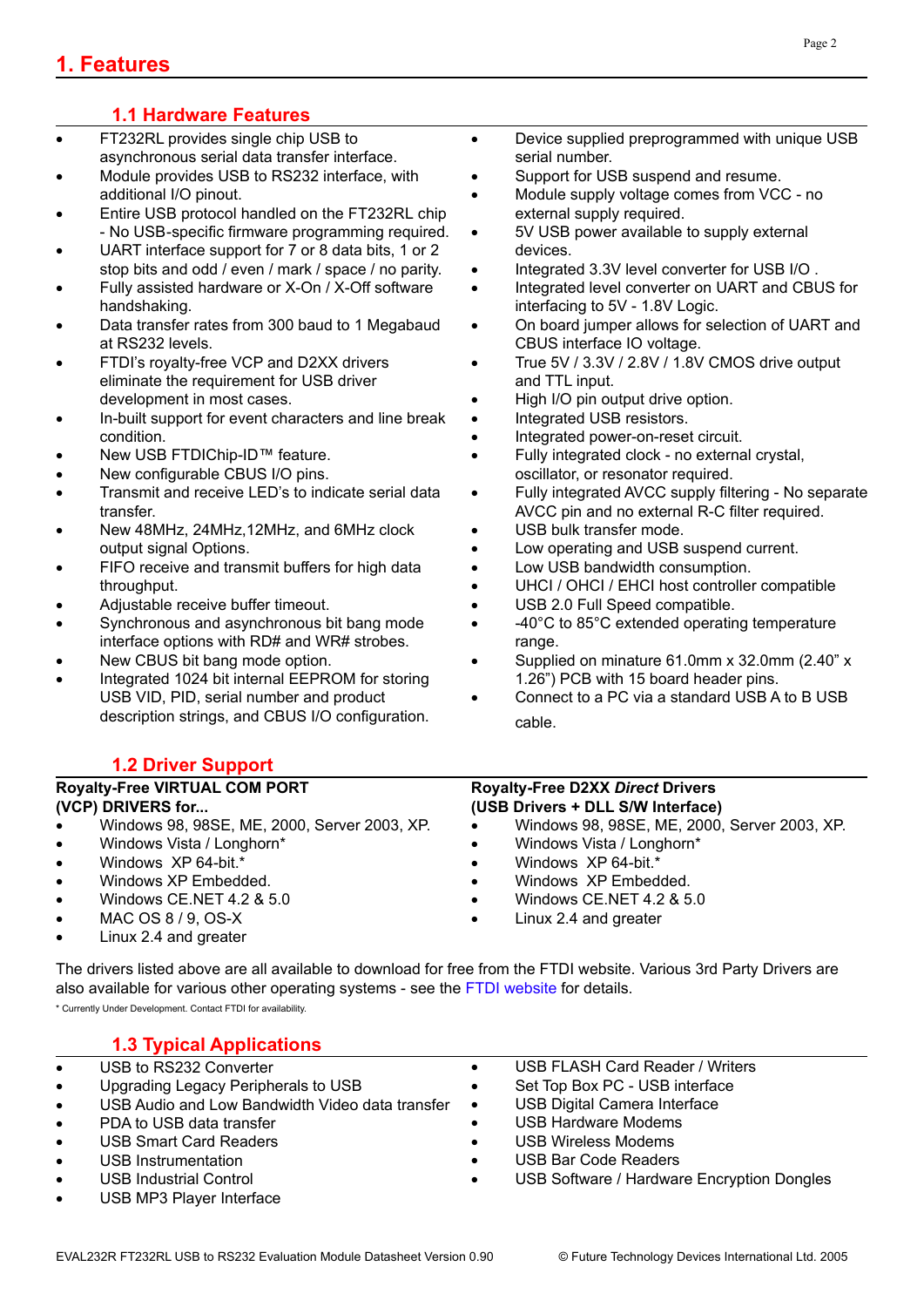## **2.1 Key Features**

This section summarises the key features and enhancements of the FT232RL IC device which is used on the EVAL232R Module. For further details, consult the FT232R datasheet, which is available from the [FTDI website](http://www.ftdichip.com).

**Integrated Clock Circuit -** Previous generations of FTDI's USB UART devices required an external crystal or ceramic resonator. The clock circuit has now been integrated onto the device meaning that no crystal or ceramic resonator is required. However, if required, an external 12MHz crystal can be used as the clock source.

**Integrated EEPROM -** Previous generations of FTDI's USB UART devices required an external EEPROM if the device were to use USB Vendor ID (VID), Product ID (PID), serial number and product description strings other than the default values in the device itself. This external EEPROM has now been integrated onto the FT232R chip meaning that all designs have the option to change the product description strings. A user area of the internal EEPROM is available for storing additional data. The internal EEPROM is programmable in circuit, over USB without any additional voltage requirement.

**Preprogrammed EEPROM -** The FT232R is supplied with its internal EEPROM preprogrammed with a serial number which is unique to each individual device. This, in most cases, will remove the need to program the device EEPROM.

**Integrated USB Resistors -** Previous generations of FTDI's USB UART devices required two external series resistors on the USBDP and USBDM lines, and a 1.5 kΩ pull up resistor on USBDP. These three resistors have now been integrated onto the device.

**Integrated AVCC Filtering -** Previous generations of FTDI's USB UART devices had a separate AVCC pin - the supply to the internal PLL. This pin required an external R-C filter. The separate AVCC pin is now connected internally to VCC, and the filter has now been integrated onto the chip.

**Less External Components -** Integration of the crystal, EEPROM, USB resistors, and AVCC filter will substantially reduce the bill of materials cost for USB interface designs using the FT232R compared to its FT232BM predecessor.

**Configurable CBUS I/O Pin Options -** There are now 5 configurable Control Bus (CBUS) lines. Options are **TXDEN** - transmit enable for RS485 designs, **PWREN#** - Power control for high power, bus powered designs, **TXLED#** - for pulsing an LED upon transmission of data, **RXLED#** - for pulsing an LED upon receiving data, **TX&RXLED#** - which will pulse an LED upon transmission OR reception of data, **SLEEP#** - indicates that the device going into USB suspend mode, **CLK48 / CLK24 / CLK12 / CLK6** - 48MHz, 24MHz,12MHz, and 6MHz clock output signal options. There is also the option to bring out bit bang mode read and write strobes (see below). The CBUS lines can be configured with any one of these output options by setting bits in the internal EEPROM. The device is supplied with the most commonly used pin definitions preprogrammed - see Section 8 for details.

**Enhanced Asynchronous Bit Bang Mode with RD# and WR# Strobes -** The FT232R supports FTDI's BM chip bit bang mode. In bit bang mode, the eight UART lines can be switched from the regular interface mode to an 8-bit general purpose I/O port. Data packets can be sent to the device and they will be sequentially sent to the interface at a rate controlled by an internal timer (equivalent to the baud rate prescaler). With the FT232R device this mode has been enhanced so that the internal RD# and WR# strobes are now brought out of the device which can be used to allow external logic to be clocked by accesses to the bit bang I/O bus. This option will be described more fully in a separate application note.

**Synchronous Bit Bang Mode -** Synchronous bit bang mode differs from asynchronous bit bang mode in that the interface pins are only read when the device is written to. Thus making it easier for the controlling program to measure the response to an output stimulus as the data returned is synchronous to the output data. The feature was previously seen in FTDI's FT2232C device. This option will be described more fully in a separate application note.

**CBUS Bit Bang Mode -** This mode allows four of the CBUS pins to be individually configured as GPIO pins, similar to Asynchronous bit bang mode. It is possible to use this mode while the UART interface is being used, thus providing up to four general purpose I/O pins which are available during normal operation. An application note describing this feature is available separately from the [FTDI website](http://www.ftdichip.com).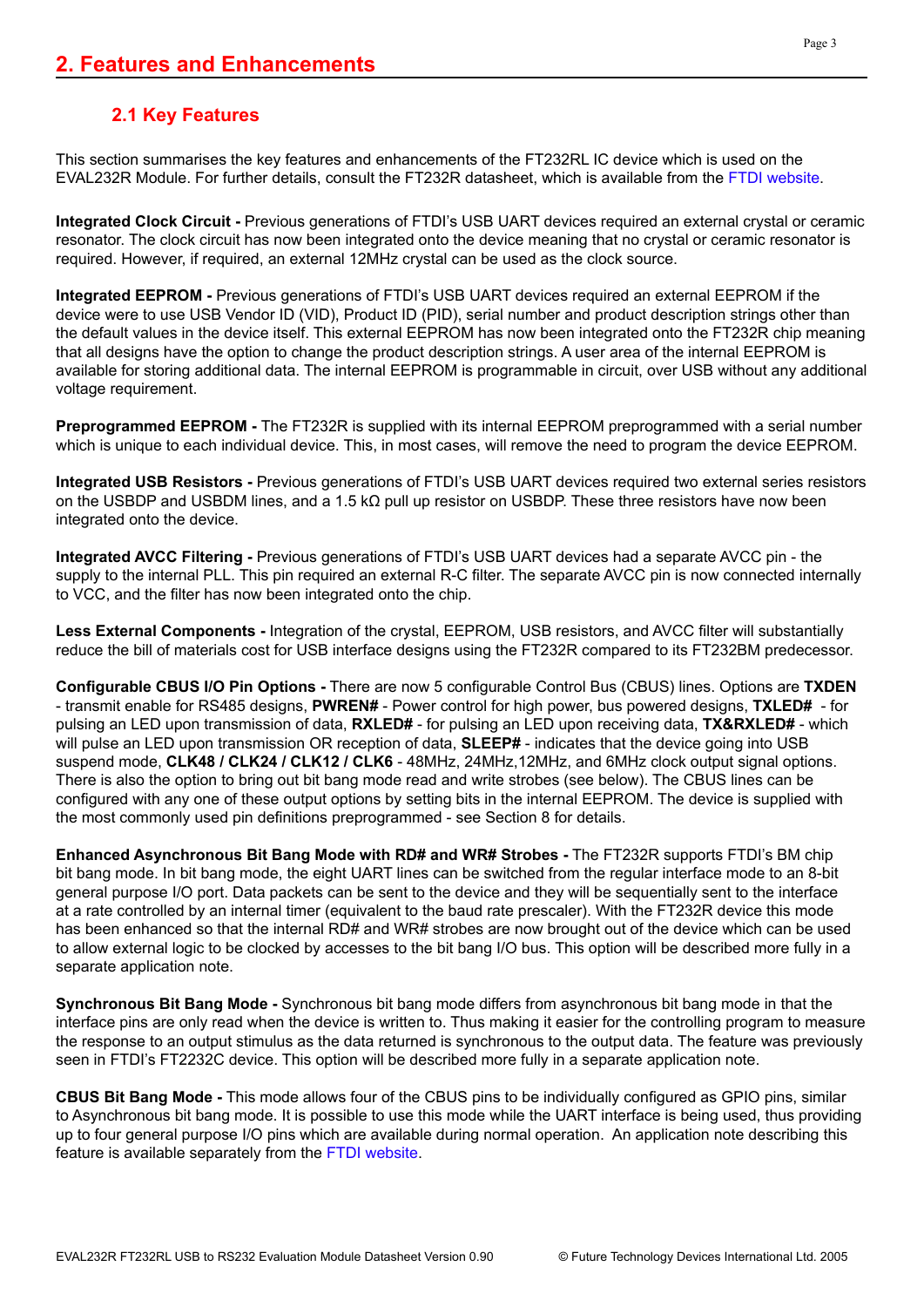**Lower Supply Voltage -** Previous generations of the chip required 5V supply on the VCC pin. The FT232R will work with a Vcc supply in the range 3.3V - 5.25V. Bus powered designs would still take their supply from the 5V on the USB bus, but for self powered designs where only 3.3V is available and there is no 5V supply there is no longer any need for an additional external regulator.

**Integrated Level Converter on UART Interface and Control Signals** - VCCIO pin supply can be from 1.8V to 5V. Connecting the VCCIO pin to 1.8V, 2.8V, or 3.3V allows the device to directly interface to 1.8V, 2.8V or 3.3V and other logic families without the need for external level converter I.C. devices.

**5V / 3.3V / 2.8V / 1.8V Logic Interface -** The FT232R provides *true* CMOS Drive Outputs and TTL level Inputs.

**Integrated Power-On-Reset (POR) Circuit-** The device incorporates an internal POR function. A RESET# pin is available in order to allow external logic to reset the FT232R where required. However, for many applications the RESET# pin can be left unconnected, or pulled up to VCCIO.

**Lower Operating and Suspend Current -** The device operating supply current has been further reduced to 15mA, and the suspend current has been reduced to around 70μA. This allows greater margin for peripheral designs to meet the USB suspend current limit of 500μA.

**Low USB Bandwidth Consumption -** The operation of the USB interface to the FT232R has been designed to use as little as possible of the total USB bandwidth available from the USB host controller.

**High Output Drive Option -** The UART interface and CBUS I/O pins can be made to drive out at three times the standard signal drive level thus allowing multiple devices to be driven, or devices that require a greater signal drive strength to be interfaced to the FT232R. This option is enabled in the internal EEPROM.

**Power Management Control for USB Bus Powered, High Current Designs-** The PWREN# signal can be used to directly drive a transistor or P-Channel MOSFET in applications where power switching of external circuitry is required. An option in the internal EEPROM makes the device gently pull down on its UART interface lines when the power is shut off (PWREN# is high). In this mode any residual voltage on external circuitry is bled to GND when power is removed, thus ensuring that external circuitry controlled by PWREN# resets reliably when power is restored.

**UART Pin Signal Inversion -** The sense of each of the eight UART signals can be individually inverted by setting options in the internal EEPROM. Thus, CTS# (active low) can be changed to CTS (active high), or TXD can be changed to TXD#.

**FTDIChip-ID™ -** Each FT232R is assigned a unique number which is burnt into the device at manufacture. This ID number cannot be reprogrammed by product manufacturers or end-users. This allows the possibility of using FT232R based dongles for software licensing. Further to this, a renewable license scheme can be implemented based on the FTDIChip-ID™ number when encrypted with other information. This encrypted number can be stored in the user area of the FT232R internal EEPROM, and can be decrypted, then compared with the protected FTDIChip-ID™ to verify that a license is valid. Web based applications can be used to maintain product licensing this way. An application note describing this feature is available separately from the [FTDI website](http://www.ftdichip.com).

**Improved EMI Performance -** The reduced operating current and improved on-chip VCC decoupling significantly improves the ease of PCB design requirements in order to meet FCC, CE and other EMI related specifications.

**Programmable Receive Buffer Timeout -** The receive buffer timeout is used to flush remaining data from the receive buffer. This time defaults to 16ms, but is programmable over USB in 1ms increments from 1ms to 255ms, thus allowing the device to be optimised for protocols that require fast response times from short data packets.

**Baud Rates -** The FT232R supports all standard baud rates and non-standard baud rates from 300 Baud up to 3 Megabaud. Achievable non-standard baud rates are calculated as follows -

Baud Rate = 3000000 / (n + *x*)

where n can be any integer between 2 and 16,384 ( =  $2^{14}$  ) and x can be a sub-integer of the value 0, 0.125, 0.25, 0.375, 0.5, 0.625, 0.75, or 0.875. When n = 1, *x* = 0, i.e. baud rate divisors with values between 1 and 2 are not possible.

This gives achievable baud rates in the range 183.1 baud to 3,000,000 baud. When a non-standard baud rate is required simply pass the required baud rate value to the driver as normal, and the FTDI driver will calculate the required divisor, and set the baud rate. See FTDI application note AN232B-05 for more details.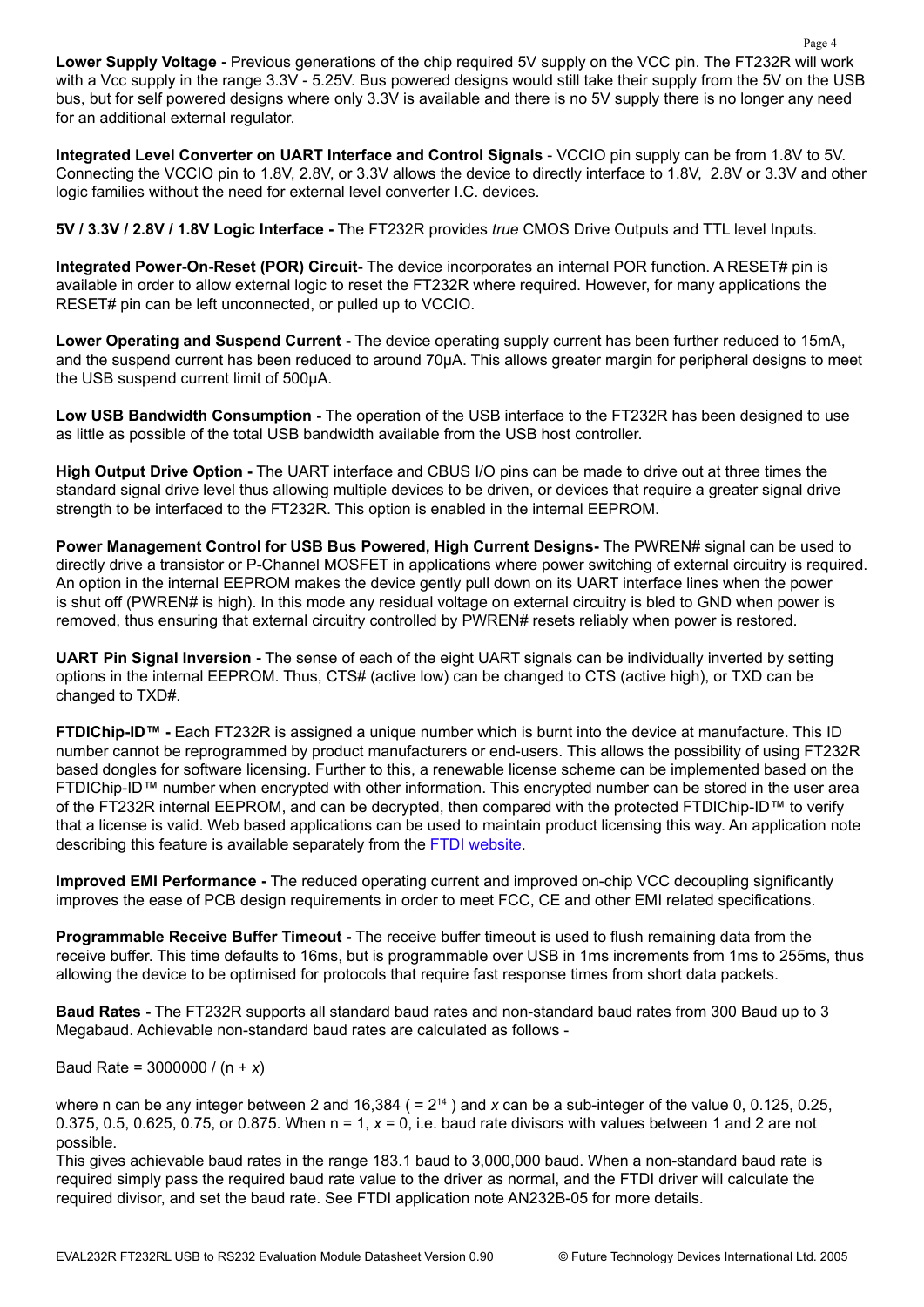**Extended Operating Temperature Range** - The FT232R operates over an extended temperature range of -40º to +85º C thus allowing the device to be used in automotive and industrial applications.

**New Package Options** - The FT232R is available in two packages - a compact 28 pin SSOP ( FT232RL) and an ultra-compact 5mm x 5mm pinless QFN-32 package ( FT232RQ). Both packages are lead ( Pb ) free, and use a 'green' compound. Both packages are fully compliant with European Union directive 2002/95/EC. The MM232R module uses a FT232RQ device in its design.



Figure 1 - The EVAL232R Development Module.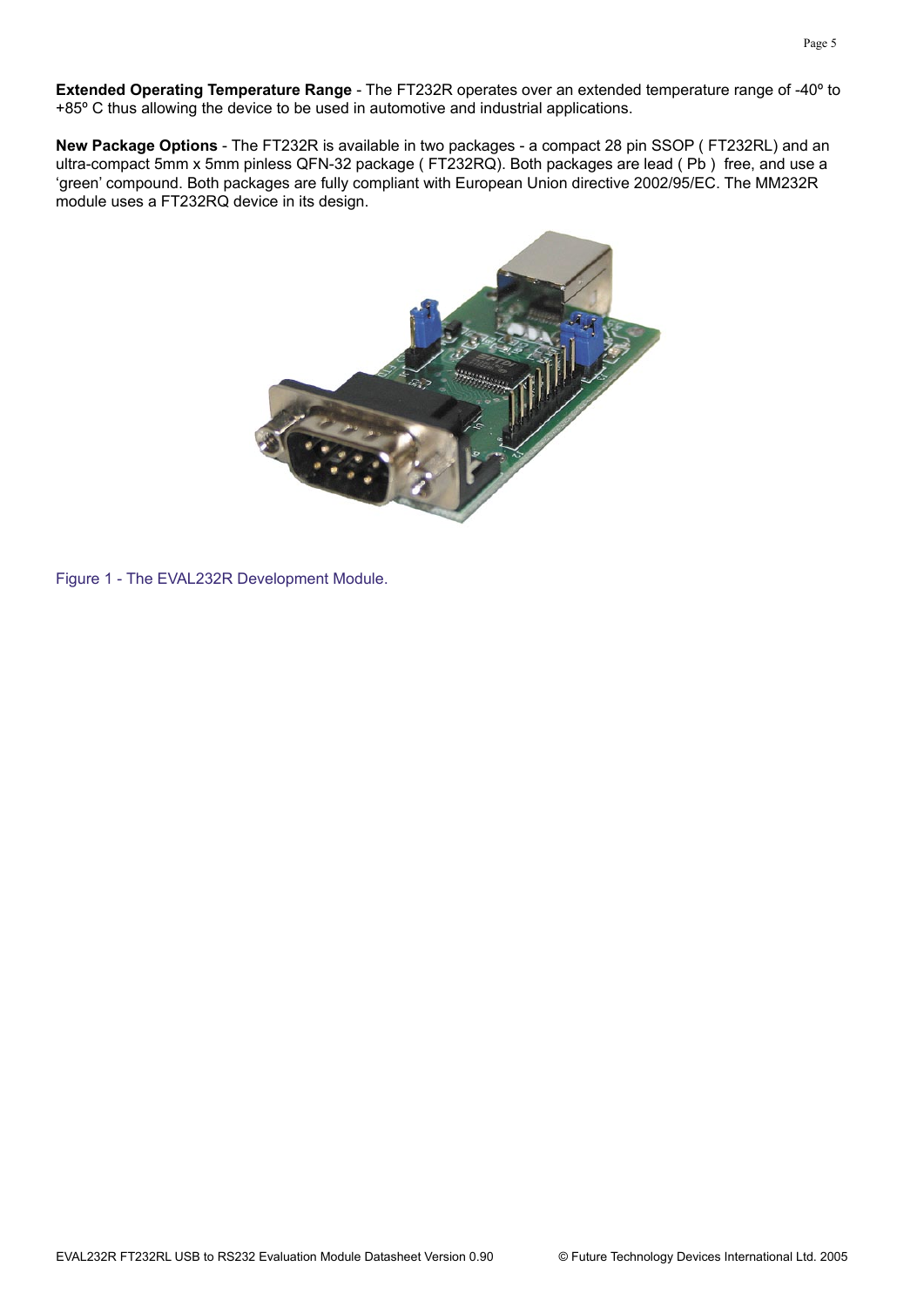## **3. EVAL232R Pin Out and Signal Descriptions**

## **3.1 EVAL232R Pin Out**



Figure 2 - EVAL232R Module Pin Out.



Figure 3 - EVAL232R RS232 (DB9) Pin Out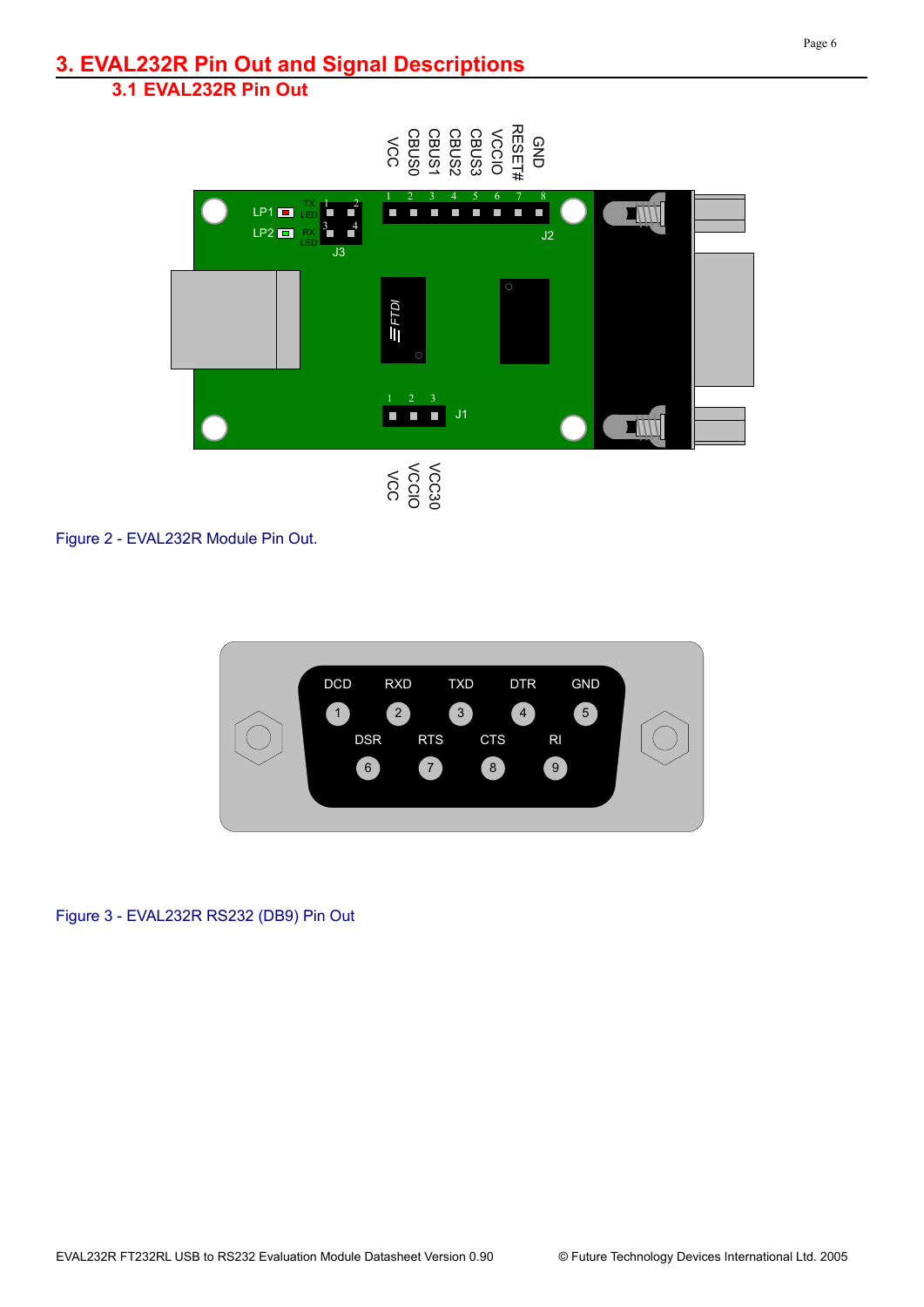| Pin No. Name   |                    | <b>Type</b> | <b>Description</b>                                                                                                                                                                                                                                                                                                                                                                                                                                                                                                                                                                                                                   |
|----------------|--------------------|-------------|--------------------------------------------------------------------------------------------------------------------------------------------------------------------------------------------------------------------------------------------------------------------------------------------------------------------------------------------------------------------------------------------------------------------------------------------------------------------------------------------------------------------------------------------------------------------------------------------------------------------------------------|
|                | <b>VCC</b>         | Output      | 5V Power output USB port. For a low power USB bus powered design, up to 100mA can be sourced from the<br>5V supply on the USB bus. A maximum of 500mA can be sourced from the USB bus in a high power USB bus<br>powered design.                                                                                                                                                                                                                                                                                                                                                                                                     |
| $\overline{2}$ | <b>VCCIO</b>       | Input       | +1.8V to +5.25V supply to the FT232RL's UART Interface and CBUS I/O pins. In USB bus powered designs<br>connect to 3V3 to drive out at 3.3V levels (connect VCCIO to VCC3O), or connect to VCC to drive out at 5V<br>CMOS level (connect VCCIO to VCC). This pin can also be supplied with an external 1.8V - 2.8V supply in<br>order to drive out at lower levels. It should be noted that in this case this supply should originate from the<br>same source as the supply to Vcc. This means that in bus powered designs (like the EVAL232R for example)<br>a regulator which is supplied by the 5V on the USB bus should be used. |
| $\mathbf{3}$   | VCC <sub>3</sub> O | Output      | 3.3V output from FT232RL's integrated L.D.O. regulator. This pin is decoupled to ground on the module pcb<br>with a 100nF capacitor. The prime purpose of this pin is to provide the internal 3.3V supply to the USB trans-<br>ceiver cell and the internal 1.5k $\Omega$ pull up resistor on USBDP. Up to 50mA can be drawn from this pin to power<br>external logic if required. This pin can also be used to supply the FT232RL's VCCIO pin by connecting this pin<br>to pin 3 (VCCIO).                                                                                                                                           |

#### Table 1 - Module Pin Out Description - Jumper J1

#### Table 2 - Module Pin Out Description - 8 Pin Header J2

| <b>Pin No. Name</b> |                    | <b>Type</b> | <b>Description</b>                                                                                                                                                                                                                                                                                                                                                                 |
|---------------------|--------------------|-------------|------------------------------------------------------------------------------------------------------------------------------------------------------------------------------------------------------------------------------------------------------------------------------------------------------------------------------------------------------------------------------------|
|                     | <b>VCC</b>         | Output      | 5V Power output USB port. For a low power USB bus powered design, up to 100mA can be sourced from the<br>5V supply on the USB bus. A maximum of 500mA can be sourced from the USB bus in a high power USB bus<br>powered design.                                                                                                                                                   |
| $\overline{2}$      | CBUS <sub>0</sub>  | Input       | Configurable CBUS I/O Pin. Function of this pin is configured in the device internal EEPROM. Factory default<br>pin function for the EVAL232R module is RXLED#. See CBUS Signal Options, Table 4 *                                                                                                                                                                                 |
| 3                   | CBUS <sub>1</sub>  | Output      | Configurable CBUS I/O Pin. Function of this pin is configured in the device internal EEPROM. Factory default<br>pin function for the EVAL232R module is TXLED#. See CBUS Signal Options, Table 4 *                                                                                                                                                                                 |
| $\overline{4}$      | CBUS <sub>2</sub>  | Output      | Configurable CBUS I/O Pin. Function of this pin is configured in the device internal EEPROM. Factory default<br>pin function for the EVAL232R module is PWREN#. See CBUS Signal Options, Table 4 *                                                                                                                                                                                 |
| 5                   | CBUS3              | Output      | Configurable CBUS I/O Pin. Function of this pin is configured in the device internal EEPROM. Factory default<br>pin function for the EVAL232R module is PWREN#. See CBUS Signal Options, Table 4 *                                                                                                                                                                                 |
| 6                   | VCC <sub>3</sub> O | Output      | 3.3V output from FT232RL's integrated L.D.O. regulator. This pin is decoupled to ground on the module pcb<br>with a 100nF capacitor. The prime purpose of this pin is to provide the internal 3.3V supply to the USB trans-<br>ceiver cell and the internal 1.5k $\Omega$ pull up resistor on USBDP. Up to 50mA can be drawn from this pin to power<br>external logic if required. |
| $\overline{7}$      | RESET#             | Input       | Can be used by an external device to reset the FT232R. If not required can be left unconnected, or pulled up<br>to VCCIO.                                                                                                                                                                                                                                                          |
| 3                   | <b>GND</b>         | <b>GND</b>  | Module ground supply pins                                                                                                                                                                                                                                                                                                                                                          |

#### Table 3 - Module Pin Out Description - Jumper J3

| Pin No. Name |                   | <b>Type</b> | <b>Description</b>                                                                                                                                                                                                                                                         |
|--------------|-------------------|-------------|----------------------------------------------------------------------------------------------------------------------------------------------------------------------------------------------------------------------------------------------------------------------------|
|              | CBUS <sub>0</sub> | Output      | Configurable CBUS I/O Pin. Function of this pin is configured in the device internal EEPROM. Factory default<br>pin function for the EVAL232R module is RXLED#. See CBUS Signal Options, Table 4 *<br>Connect to LP1 to drive the red receive data LED (module default)    |
|              | LP1               | Input       | Red receive data LED                                                                                                                                                                                                                                                       |
|              | CBUS <sub>1</sub> | Output      | Configurable CBUS I/O Pin. Function of this pin is configured in the device internal EEPROM. Factory default<br>pin function for the EVAL232R module is TXLED#. See CBUS Signal Options, Table 4 *<br>Connect to LP2 to drive the green transmit data LED (module default) |
|              | LP <sub>2</sub>   | Intput      | Green transmit data LED                                                                                                                                                                                                                                                    |

\* When used in Input Mode, these pins are pulled to VCCIO via internal 200kΩ resistors. These pins can be programmed to gently pull low during USB suspend ( PWREN# = "1" ) by setting an option in the internal EEPROM.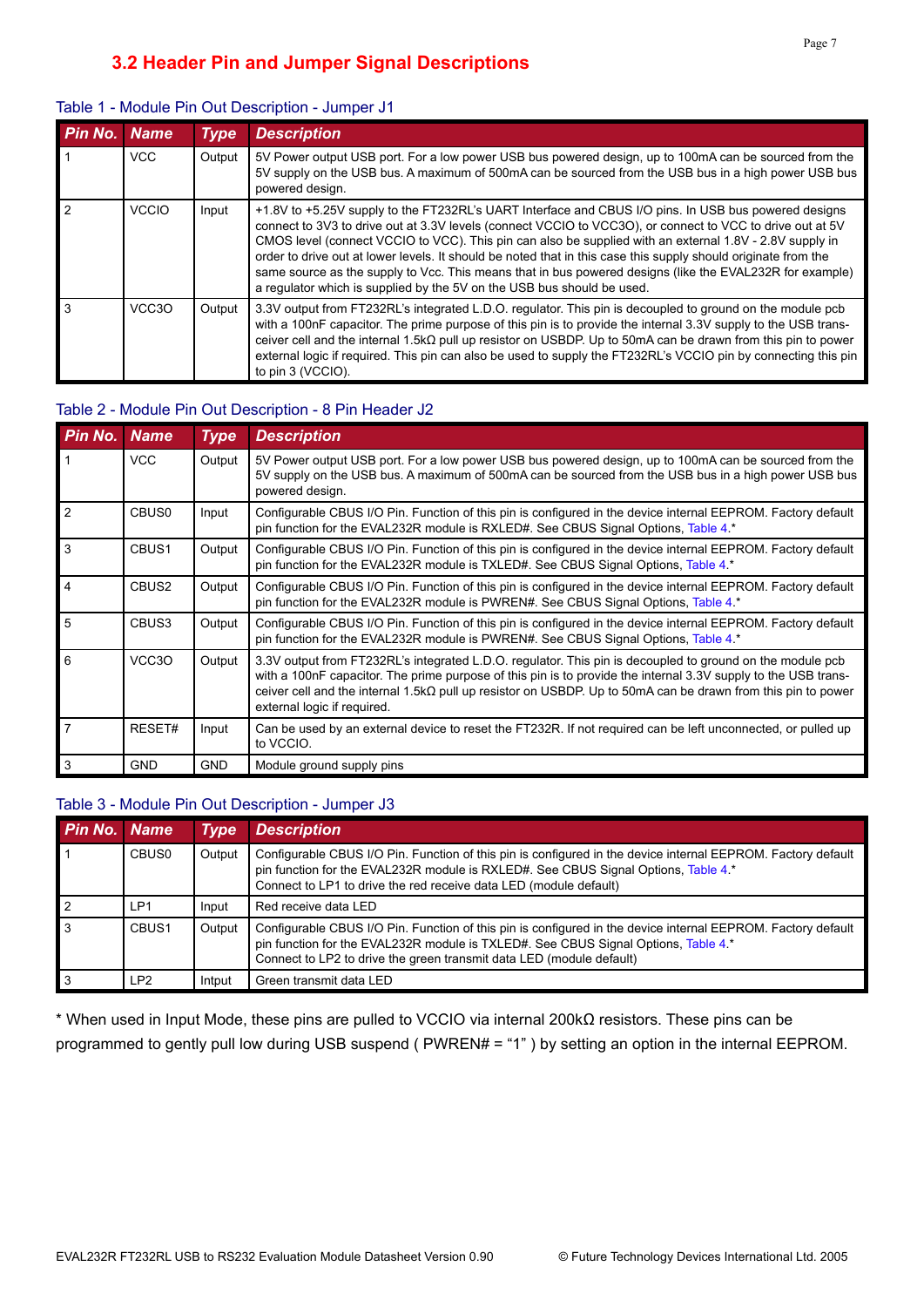## **3.3 CBUS Signal Options**

<span id="page-7-0"></span>The following options can be configured on the CBUS I/O pins. These options are all configured in the internal EEPROM using the utility software MPROG, which can be downloaded from the [FTDI website](http://www.ftdichip.com). The default configuration is described in [Section](#page-14-0) 8.

| <b>CBUS Signal Option</b> | <b>Available On CBUS Pin</b>      | <b>Description</b>                                                                                                                                                                                                                                                                  |
|---------------------------|-----------------------------------|-------------------------------------------------------------------------------------------------------------------------------------------------------------------------------------------------------------------------------------------------------------------------------------|
| <b>TXDEN</b>              | CBUS0, CBUS1, CBUS2, CBUS3, CBUS4 | Enable transmit data for RS485                                                                                                                                                                                                                                                      |
| TXLED#                    | CBUS0, CBUS1, CBUS2, CBUS3, CBUS4 | Transmit data LED drive - pulses low when transmitting data via<br>USB, See FT232R datasheet for more details.                                                                                                                                                                      |
| RXLED#                    | CBUS0, CBUS1, CBUS2, CBUS3, CBUS4 | Receive data LED drive - pulses low when receiving data via USB.<br>See FT232R datasheet for more details.                                                                                                                                                                          |
| TX&RXLED#                 | CBUS0, CBUS1, CBUS2, CBUS3, CBUS4 | LED drive - pulses low when transmitting or receiving data via<br>USB. See FT232R datasheet for more details.                                                                                                                                                                       |
| PWREN#                    | CBUS0, CBUS1, CBUS2, CBUS3, CBUS4 | Goes low after the device is configured by USB, then high during<br>USB suspend. Can be used to control power to external logic P-<br>Channel logic level MOSFET switch. Enable the interface pull-down<br>option when using the PWREN# pin in this way.                            |
| SLEEP#                    | CBUS0, CBUS1, CBUS2, CBUS3, CBUS4 | Goes low during USB suspend mode. Typically used to power down<br>an external TTL to RS232 level converter I.C. in USB to RS232<br>converter designs.                                                                                                                               |
| CLK48                     | CBUS0, CBUS1, CBUS2, CBUS3, CBUS4 | 48MHz Clock output.                                                                                                                                                                                                                                                                 |
| CLK24                     | CBUS0, CBUS1, CBUS2, CBUS3, CBUS4 | 24MHz Clock output.                                                                                                                                                                                                                                                                 |
| CLK12                     | CBUS0, CBUS1, CBUS2, CBUS3, CBUS4 | 12MHz Clock output.                                                                                                                                                                                                                                                                 |
| CLK6                      | CBUS0, CBUS1, CBUS2, CBUS3, CBUS4 | 6MHz Clock output.                                                                                                                                                                                                                                                                  |
| CBitBangl/O               | CBUS0, CBUS1, CBUS2, CBUS3        | CBUS bit bang mode option. Allows up to 4 of the CBUS pins to be<br>used as general purpose I/O. Configured individually for CBUS0,<br>CBUS1, CBUS2 and CBUS3 in the internal EEPROM. A separate<br>application note will describe in more detail how to use CBUS bit<br>bang mode. |
| <b>BitBangWRn</b>         | CBUS0, CBUS1, CBUS2, CBUS3        | Synchronous and asynchronous bit bang mode WR# strobe Output                                                                                                                                                                                                                        |
| BitBangRDn                | CBUS0, CBUS1, CBUS2, CBUS3        | Synchronous and asynchronous bit bang mode RD# strobe Output                                                                                                                                                                                                                        |

#### Table 4 - CBUS Signal Options

## **3.4 RS232 Signal Descriptions**

#### Table 5 - RS232 Signals

| DB9 pin No.    | <b>Name</b>   | <b>Type</b> | <b>Description</b>                                                                                                                                                            |
|----------------|---------------|-------------|-------------------------------------------------------------------------------------------------------------------------------------------------------------------------------|
|                | <b>DCD</b>    | Input       | Data Carrier Detect control input                                                                                                                                             |
| $\overline{2}$ | <b>RXDATA</b> | Input       | Receive Asynchronous Data input.                                                                                                                                              |
| 3              | <b>TXDATA</b> | Output      | Transmit Asynchronous Data output.                                                                                                                                            |
| $\overline{4}$ | DTR.          | Output      | Data Terminal Ready control output / Handshake signal                                                                                                                         |
| 5              | <b>GND</b>    | <b>GND</b>  | Device groud supply pin.                                                                                                                                                      |
| 6              | <b>DSR</b>    | Input       | Data Set Ready control input / Handshake signal                                                                                                                               |
| 17             | <b>RTS</b>    | Output      | Request To Send Control Output / Handshake signal.                                                                                                                            |
| 8              | <b>CTS</b>    | Input       | Clear to Send Control input / Handshake signal.                                                                                                                               |
| $\overline{9}$ | RI            | Input       | Ring Indicator control input. When remote wakeup is enabled in the FT232RL's internal<br>EEPROM taking RI# low can be used to resume the PC USB host controller from suspend. |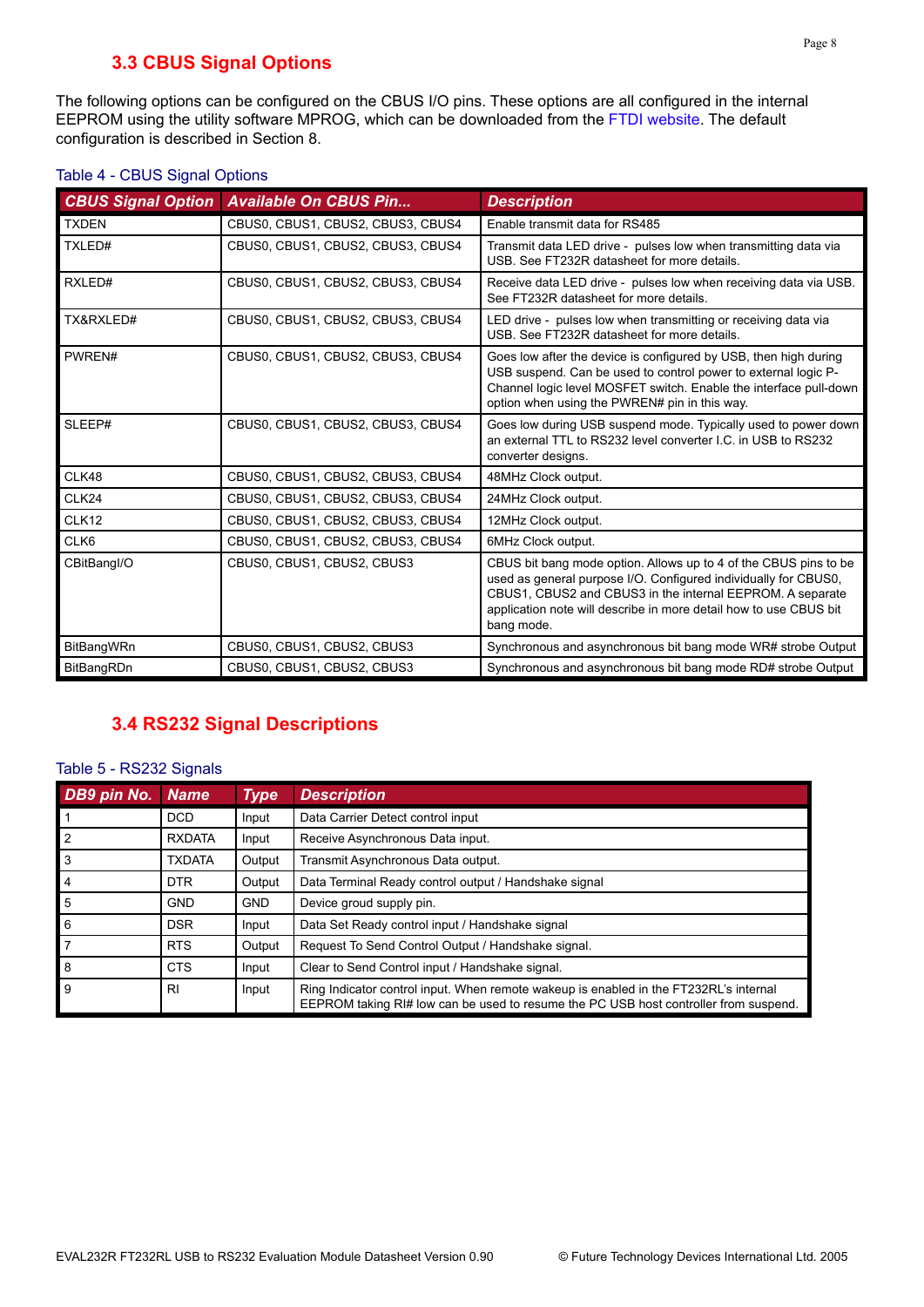

#### Figure 4 - EVAL232R Module Dimensions

All dimensions are stated in millimeters, with inches in parenthesis.

The FT232RL is supplied in a RoHS compliant 28 pinSSOP package. The package is lead ( Pb ) free and uses a 'green' compound. The date code format is **YYXX** where XX = 2 digit week number, YY = 2 digit year number.

The EVAL232R module uses exclusivly lead free components.

Both the I.C. device and the module are fully compliant with European Union directive 2002/95/EC.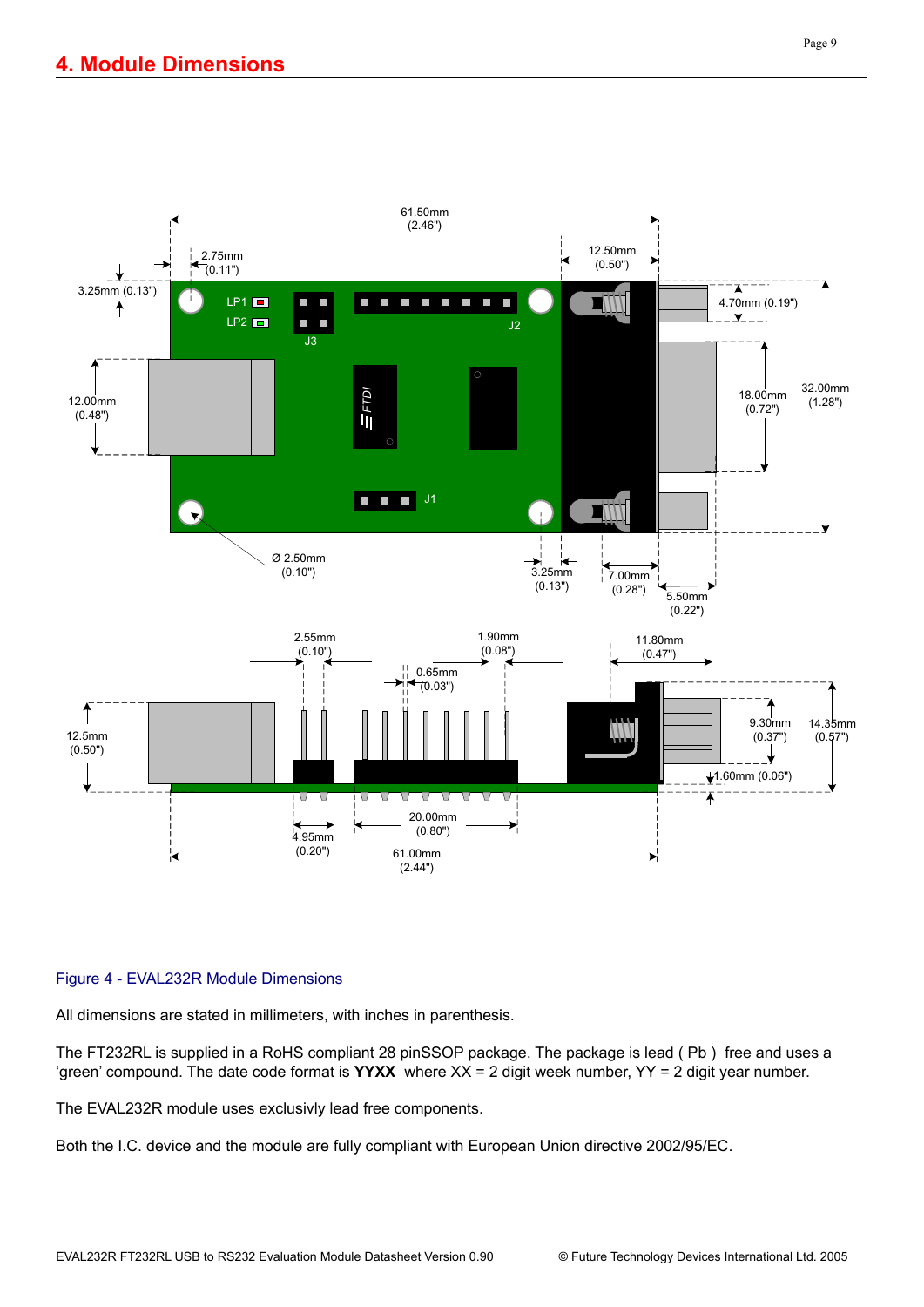## **5.1 Absolute Maximum Ratings**

The absolute maximum ratings for the FT232R devices are as follows. These are in accordance with the Absolute Maximum Rating System (IEC 60134). Exceeding these may cause permanent damage to the device.

#### Table 6 - Absolute Maximum Ratings

| <b>Parameter</b>                                                             | <b>Value</b>                                                  | <b>Unit</b> |
|------------------------------------------------------------------------------|---------------------------------------------------------------|-------------|
| Storage Temperature                                                          | -65°C to 150°C                                                | Degrees C   |
| Floor Life (Out of Bag) At Factory Ambient<br>(30°C / 60% Relative Humidity) | 168 Hours<br>(IPC/JEDEC J-STD-033A MSL<br>Level 3 Compliant)* | Hours       |
| Ambient Temperature (Power Applied)                                          | -40 $^{\circ}$ C to 85 $^{\circ}$ C                           | Degrees C.  |
| Vcc Supply Voltage                                                           | $-0.5$ to $+6.00$                                             | v           |
| D.C. Input Voltage - USBDP and USBDM                                         | $-0.5$ to $+3.8$                                              | v           |
| D.C. Input Voltage - High Impedance Bidirectionals                           | $-0.5$ to $+($ Vcc $+0.5)$                                    | ν           |
| D.C. Input Voltage - All other Inputs                                        | $-0.5$ to $+($ Vcc $+0.5)$                                    | v           |
| D.C. Output Current - Outputs                                                | 24                                                            | mA          |
| DC Output Current - Low Impedance Bidirectionals                             | 24                                                            | mA          |
| Power Dissipation (Vcc = 5.25V)                                              | 500                                                           | mW          |

\* If devices are stored out of the packaging beyond this time limit the devices should be baked before use. The devices should be ramped up to a temperature of 125°C and baked for up to 17 hours.

## **5.2 DC Characteristics**

DC Characteristics (Ambient Temperature =  $-40$  to 85 $\degree$ C)

#### Table 7 - Operating Voltage and Current

| <b>Parameter</b> | <b>Description</b>                    | Min | <b>Typ</b> | <b>Max</b> | <b>Units</b> | <b>Conditions</b> |
|------------------|---------------------------------------|-----|------------|------------|--------------|-------------------|
| Vcc1             | VCC Operating Supply Voltage          | 3.3 |            | 5.25       |              |                   |
| Vcc2             | <b>VCCIO Operating Supply Voltage</b> | 1.8 | -          | 5.25       |              |                   |
| $ $ Icc1         | <b>Operating Supply Current</b>       |     | 15         |            | mA           | Normal Operation  |
| ICc2             | <b>Operating Supply Current</b>       | 50  | 70         | 100        | UA           | USB Suspend*      |

#### Table 8 - FT232R UART and CBUS I/O Pin Characteristics (VCCIO = 5.0V, Standard Drive Level)

| <b>Parameter</b> | <b>Description</b>         | Min | <b>Typ</b> | <b>Max</b> | Units | <b>Conditions</b> |
|------------------|----------------------------|-----|------------|------------|-------|-------------------|
| Voh              | Output Voltage High        | 3.2 | 4.1        | 4.9        |       | $Isource = 2mA$   |
| Vol              | Output Voltage Low         | 0.3 | 0.4        | 0.6        |       | l sink = 2mA      |
| Vin              | Input Switching Threshold  | 1.3 | 1.6        | 1.9        |       | $***$             |
| <b>VHys</b>      | Input Switching Hysteresis | 50  | 55         | 60         | mV    | $***$             |

#### Table 9 - FT232R UART and CBUS I/O Pin Characteristics (VCCIO = 3.3V, Standard Drive Level)

| <b>Parameter</b> | <b>Description</b>         | Min | $\bm{Type}$ | <b>Max</b> | Units | <b>Conditions</b> |
|------------------|----------------------------|-----|-------------|------------|-------|-------------------|
| Voh              | Output Voltage High        | 2.2 | 2.7         | 3.2        |       | $Isource = 1mA$   |
| Vol              | Output Voltage Low         | 0.3 | 0.4         | 0.5        |       | $sin k = 2mA$     |
| Vin              | Input Switching Threshold  | 1.0 | 1.2         | 1.5        |       | $***$             |
| <b>VHys</b>      | Input Switching Hysteresis | 20  | 25          | 30         | mV    | $***$             |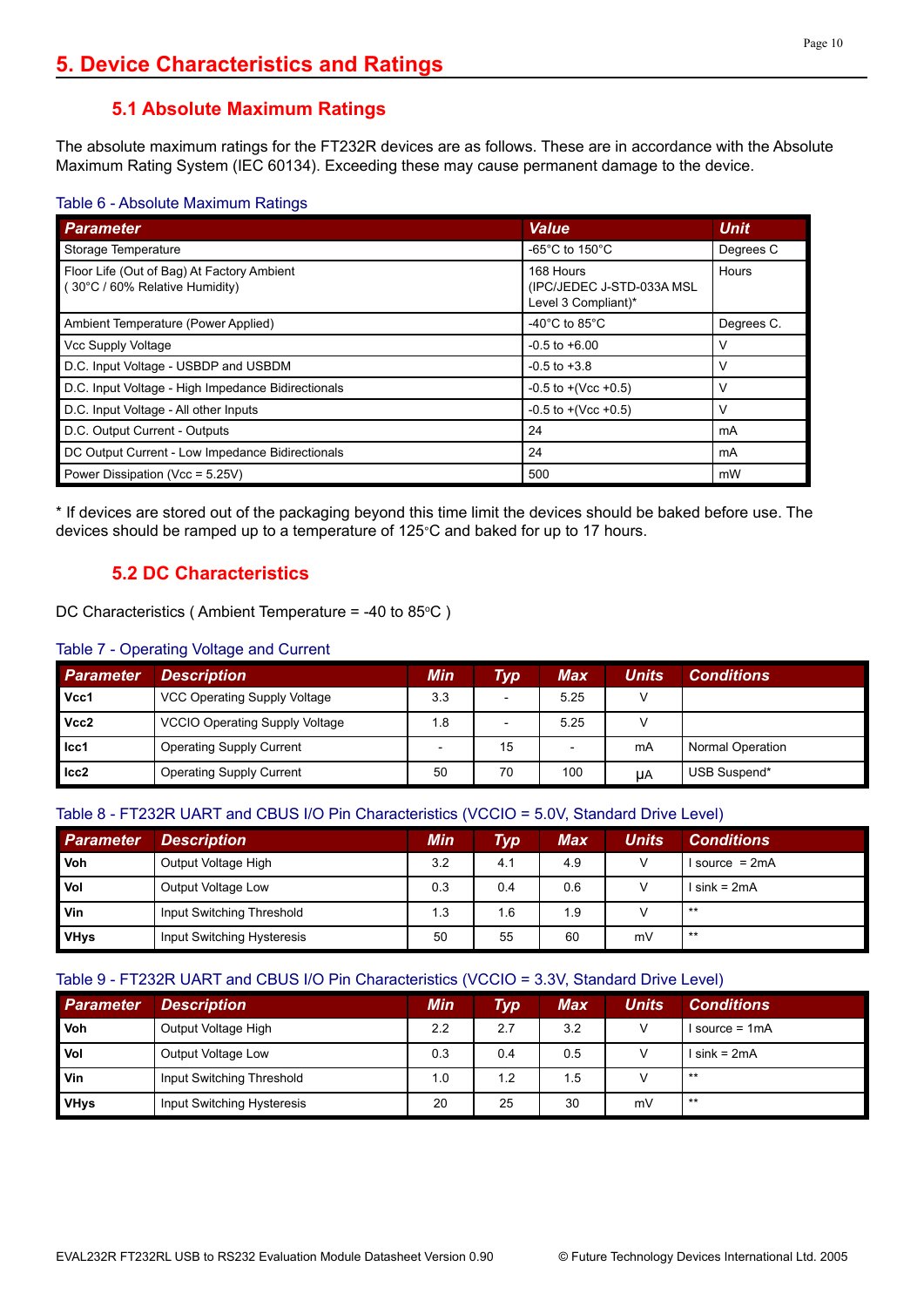#### Table 10 - FT232R UART and CBUS I/O Pin Characteristics (VCCIO = 2.8V, Standard Drive Level)

| <b>Parameter</b> | <b>Description</b>         | Min | $\tau_{\mathsf{yp}}$ | Max | Units | <b>Conditions</b> |
|------------------|----------------------------|-----|----------------------|-----|-------|-------------------|
| Voh              | Output Voltage High        | 2.1 | 2.6                  | 3.1 |       | $Isource = 1mA$   |
| Vol              | Output Voltage Low         | 0.3 | 0.4                  | 0.5 |       | l sink = 2mA      |
| <b>Vin</b>       | Input Switching Threshold  | 1.0 | 1.2                  | 1.5 |       | $***$             |
| <b>VHys</b>      | Input Switching Hysteresis | 20  | 25                   | 30  | mV    | $***$             |

#### Table 11 - FT232R UART and CBUS I/O Pin Characteristics (VCCIO = 5.0V, High Drive Level)

| <b>Parameter</b> | <b>Description</b>         | Min | <b>Typ</b> | Max | Units | <b>Conditions</b> |
|------------------|----------------------------|-----|------------|-----|-------|-------------------|
| <b>Voh</b>       | Output Voltage High        | 3.2 | 4.1        | 4.9 |       | $Isource = 6mA$   |
| Vol              | Output Voltage Low         | 0.3 | 0.4        | 0.6 |       | l sink = 6mA      |
| Vin              | Input Switching Threshold  | 1.3 | 1.6        | 1.9 |       | $***$             |
| VHys             | Input Switching Hysteresis | 50  | 55         | 60  | mV    | $***$             |

#### Table 12 - FT232R UART and CBUS I/O Pin Characteristics (VCCIO = 3.3V, High Drive Level)

| <b>Parameter</b> | <b>Description</b>         | <b>Min</b> | <b>Typ</b> | Max | Units | <b>Conditions</b> |
|------------------|----------------------------|------------|------------|-----|-------|-------------------|
| <b>Voh</b>       | Output Voltage High        | 2.2        | 2.8        | 3.2 | V     | I source = 3mA    |
| <b>Vol</b>       | Output Voltage Low         | 0.3        | 0.4        | 0.6 |       | $sin k = 8mA$     |
| <b>Vin</b>       | Input Switching Threshold  | 1.0        | 1.2        | 1.5 |       | $***$             |
| <b>VHys</b>      | Input Switching Hysteresis | 20         | 25         | 30  | mV    | $***$             |

#### Table 13 - FT232R UART and CBUS I/O Pin Characteristics (VCCIO = 2.8V, High Drive Level)

| <b>Parameter</b> | <b>Description</b>         | <b>Min</b> | Тур | <b>Max</b> | <b>Units</b> | <b>Conditions</b> |
|------------------|----------------------------|------------|-----|------------|--------------|-------------------|
| <b>Voh</b>       | Output Voltage High        | 2.1        | 2.8 | 3.2        |              | $Isource = 3mA$   |
| <b>Vol</b>       | Output Voltage Low         | 0.3        | 0.4 | 0.6        |              | l sink = 8mA      |
| Vin              | Input Switching Threshold  | 1.0        | 1.2 | 1.5        |              | $***$             |
| <b>VHys</b>      | Input Switching Hysteresis | 20         | 25  | 30         | mV           | $***$             |

\*\*Inputs have an internal 200kΩ pull-up resistor to VCCIO.

#### Table 14 - FT232R RESET# and TEST Pin Characteristics

| <b>Parameter</b> | <b>Description</b>         | Min | <b>Typ</b> | <b>Max</b> | Units | <b>Conditions</b> |
|------------------|----------------------------|-----|------------|------------|-------|-------------------|
| Vin              | Input Switching Threshold  | 1.3 | I.6        | 1.9        |       |                   |
| <b>VHys</b>      | Input Switching Hysteresis | 50  | 55         | 60         | mV    |                   |

#### Table 15 - FT232R USB I/O Pin (USBDP, USBDM) Characteristics

| <b>Parameter</b> | <b>Description</b>             | <b>Min</b> | <b>Typ</b> | <b>Max</b> | <b>Units</b> | <b>Conditions</b>                                                |
|------------------|--------------------------------|------------|------------|------------|--------------|------------------------------------------------------------------|
| <b>UVoh</b>      | I/O Pins Static Output (High)  | 2.8        |            | 3.6        | V            | $RI = 1.5k\Omega$ to 3V3Out (D+)<br>$RI = 15k\Omega$ to GND (D-) |
| <b>UVol</b>      | I/O Pins Static Output (Low)   | 0          |            | 0.3        | v            | $RI = 1.5k\Omega$ to 3V3Out (D+)<br>$RI = 15k\Omega$ to GND (D-) |
| <b>UVse</b>      | Single Ended Rx Threshold      | 0.8        |            | 2.0        | v            |                                                                  |
| <b>UCom</b>      | Differential Common Mode       | 0.8        |            | 2.5        | V            |                                                                  |
| <b>UVDif</b>     | Differential Input Sensitivity | 0.2        |            |            | V            |                                                                  |
| <b>UDrvZ</b>     | Driver Output Impedance        | 26         | 29         | 44         | <b>Ohms</b>  | $***$                                                            |

\*\*\*Driver Output Impedance includes the internal USB series resistors on USBDP and USBDM pins.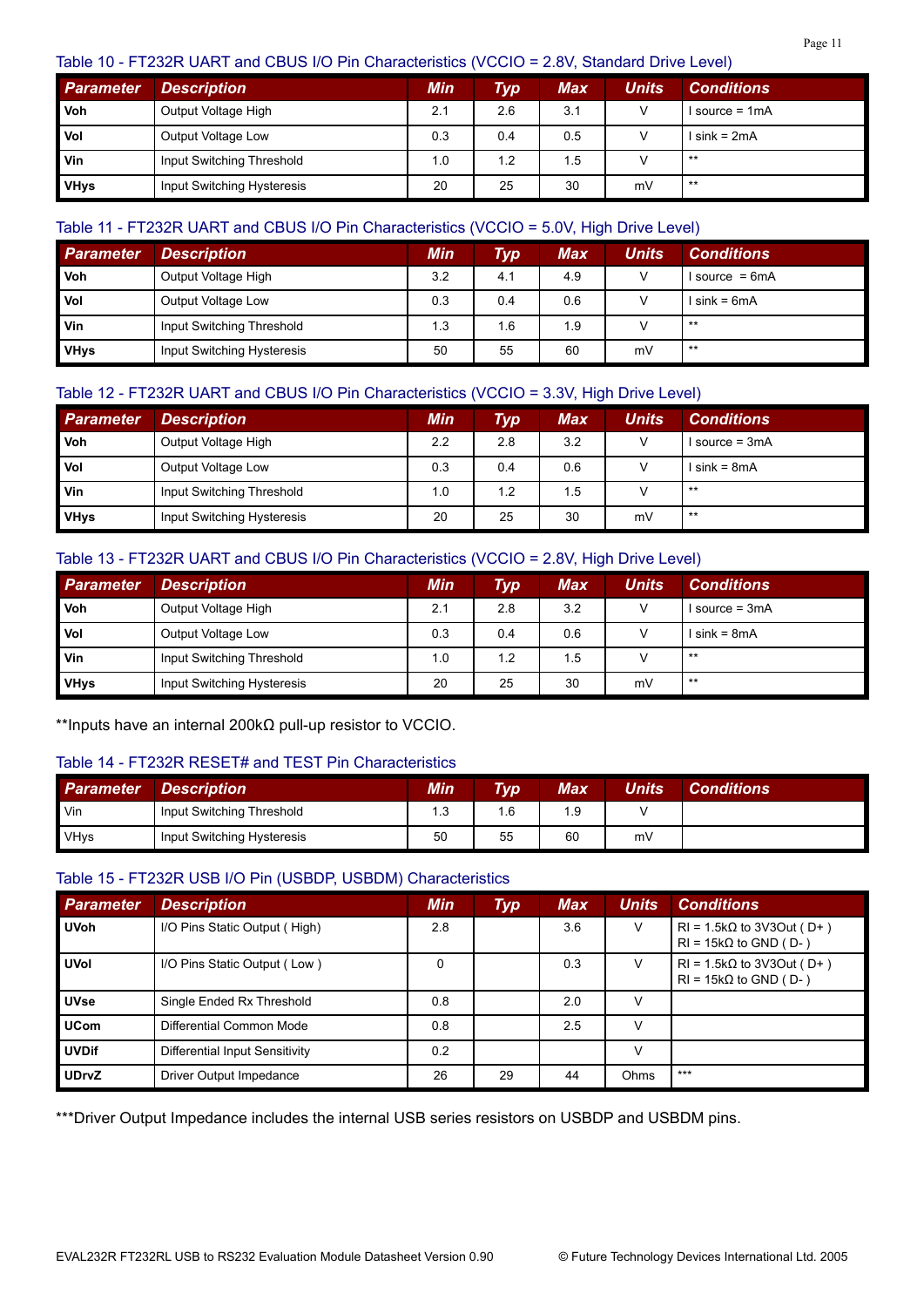## **5.3 EEPROM Reliability Characteristics**

The FT232R's internal 1024 bit EEPROM has the following reliability characteristics-

#### Table 16 - EEPROM Characteristics

| <b>Parameter Description</b> | <b>Value</b> | Unit   |  |
|------------------------------|--------------|--------|--|
| Data Retention               | 15           | Years  |  |
| Read / Write Cycles          | 100,000      | Cycles |  |

#### **5.4 Internal Clock Characteristics**

The FT232R's internal Clock Oscillator has the following characteristics.

#### Table 17 - Internal Clock Characteristics

| <b>Parameter</b>              |       | <b>Unit</b>    |       |            |
|-------------------------------|-------|----------------|-------|------------|
|                               | Min   | <b>Typical</b> | Max   |            |
| <b>Frequency of Operation</b> | 11.98 | 12.00          | 12.02 | <b>MHz</b> |
| <b>Clock Period</b>           | 83.19 | 83.33          | 83.47 | ns         |
| Duty Cycle                    | 45    | 50             | 55    | %          |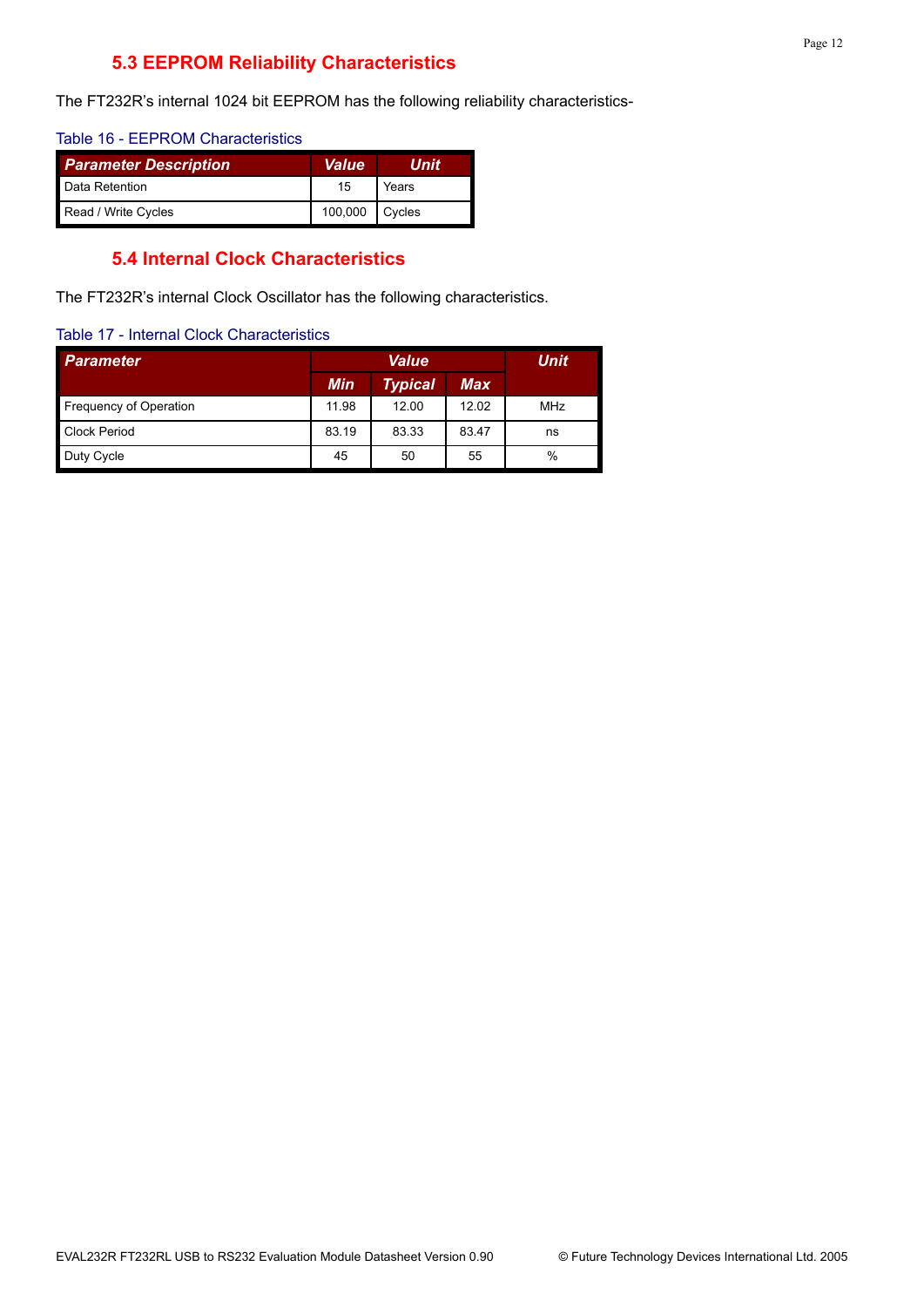## **6.1 Bus Powered Configuration**

The EVAL232R module is designed to be powered from the 5V supply available on the USB bus powered. VCCIO, the supply to the FT232RL's UART and CBUS IO pins, can be connected to VCC or VCC3O, depending on wheather 5V or 3.3V output levels are required on the CBUS.

A USB Bus Powered device gets its power from the USB bus. Basic rules for USB Bus power devices are as follows –

- i) On plug-in to USB, the device must draw no more than 100mA.
- ii) On USB Suspend the device must draw no more than 500μA.
- iii) A Bus Powered High Power USB Device (one that draws more than 100mA) should use PWREN# to keep the current below 100mA on plug-in and 500μA on USB suspend.
- iv) A device that consumes more than 100mA can not be plugged into a USB Bus Powered Hub.
- v) No device can draw more that 500mA from the USB Bus.

## **6.2 Self Powered Configuration**

A USB Self Powered device gets its power from its own power supply and does not draw current from the USB bus.

The EVAL232R is not designed to be used in a USB self powered configuration. However, the FT232R chip can be used in such a configuration. See the FT232R datasheet for more details on how to do this.

## **6.3 USB Bus Powered with Power Switching Configuration**

USB Bus powered circuits need to be able to power down in USB suspend mode in order to meet the <= 500µA total USB suspend current requirement (including external logic). Some external logic can power itself down into a low current state by monitoring the PWREN# signal. For external logic that cannot power itself down in this way, the FT232R provides a simple but effective way of turning off power to external circuitry during USB suspend.

This can be done using a discrete P-Channel Logic Level MOSFET to control the power to external logic circuits. A suitable device would be an International Rectifier [\(www.irf.com](http://www.irf.com)) IRLML6402, or equivalent. It is recommended that a "soft start" circuit consisting of a 1kΩ series resistor and a 0.1μF capacitor are used to limit the current surge when the MOSFET turns on. Without the soft start circuit there is a danger that the transient power surge of the MOSFET turning on will reset the FT232R, or the USB host / hub controller. The values used here allow attached circuitry to power up with a slew rate of ~12.5V per millisecond, in other words the output voltage will transition from GND to 5V in approximately 400 microseconds.

Alternatively, a dedicated power switch I.C. with inbuilt "soft-start" can be used instead of a MOSFET. A suitable power switch I.C. for such an application would be a Micrel ([www.micrel.com\)](http://www.micrel.com) MIC2025-2BM or equivalent.

See the FT232R datasheet for more details, and an example schematic for a bus powered design with power switching.

Please note the following points in connection with power controlled designs –

- i) The logic to be controlled must have its own reset circuitry so that it will automatically reset itself when power is reapplied on coming out of suspend.
- ii) Set the Pull-down on Suspend option in the internal EEPROM.
- iii) The PWREN# pin should be used to switch the power supply to the external circuitry.
- iv) For USB high-power bus powered device (one that consumes greater than 100mA, and up to 500mA of current from the USB bus), the power consumption of the device should be set in the max power field in the internal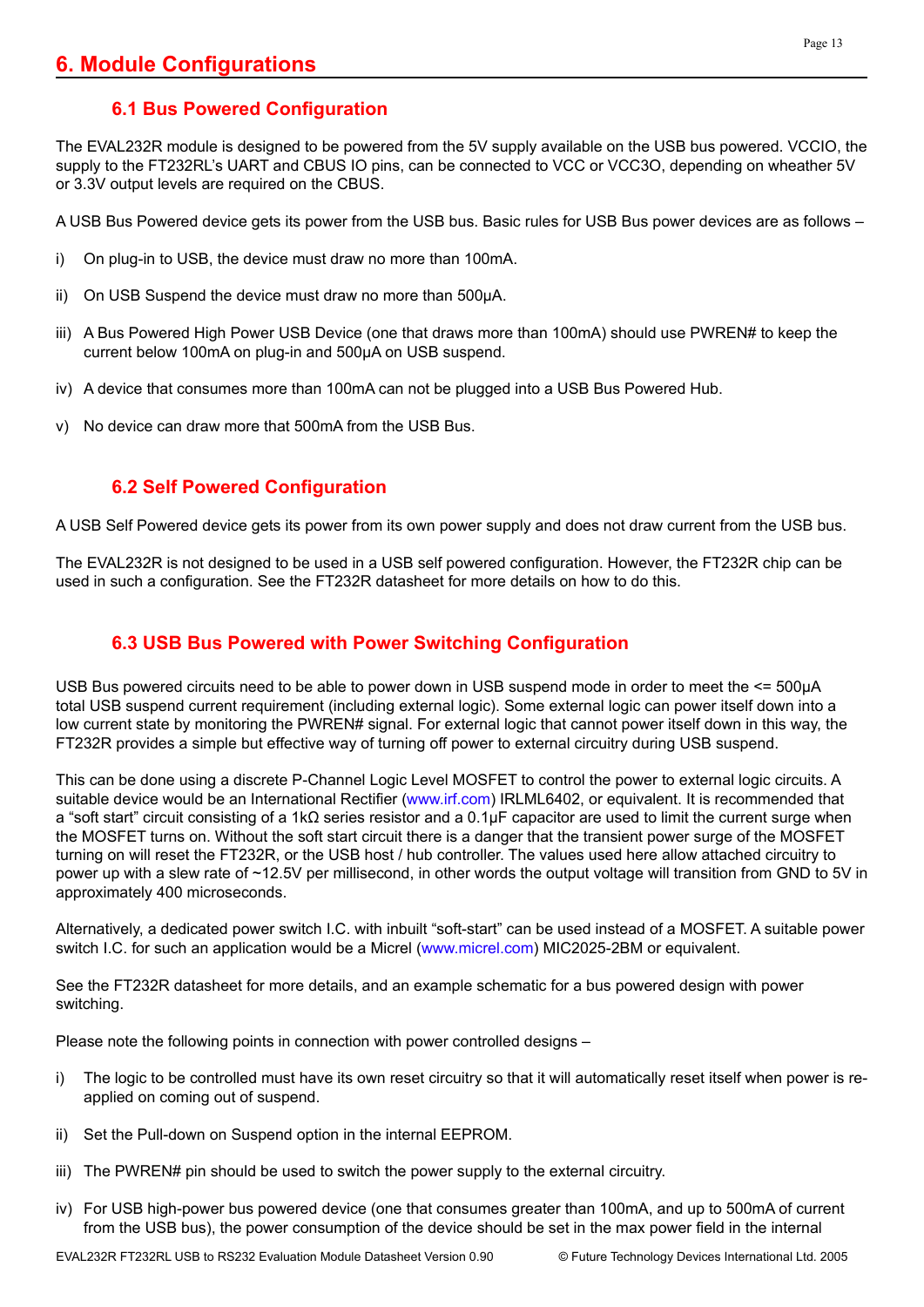EEPROM. A high-power bus powered device must use this descriptor in the internal EEPROM to inform the system of its power requirements.

v) For 3.3V power controlled circuits the VCCIO pin must not be powered down with the external circuitry (the PWREN# signal gets its VCC supply from VCCIO). Either connect the power switch between the output of the 3.3V regulator and the external 3.3V logic or power VCCIO from the 3V3OUT pin of the FT232R.

#### **6.4 LED Interface**

The FT232RL's CBUS0 and CBUS1 pins on the EVAL232R are configured to drive LED's.

CBUS0 is used to indicate reception of data (RXLED#) and CBUS1 is used to indicate transmission of data (TXLED#). When data is being transmitted or received the respective CBUS pin will drive from tri-state to low in order to provide indication on the LEDs of data transfer. A digital one-shot time is used so that even a small percentage of data transfer is visible to the end user.

The FT232R CBUS pins have 3 configurable options for driving an LED - these are TXLED#, RXLED#, and TX&RXLED#.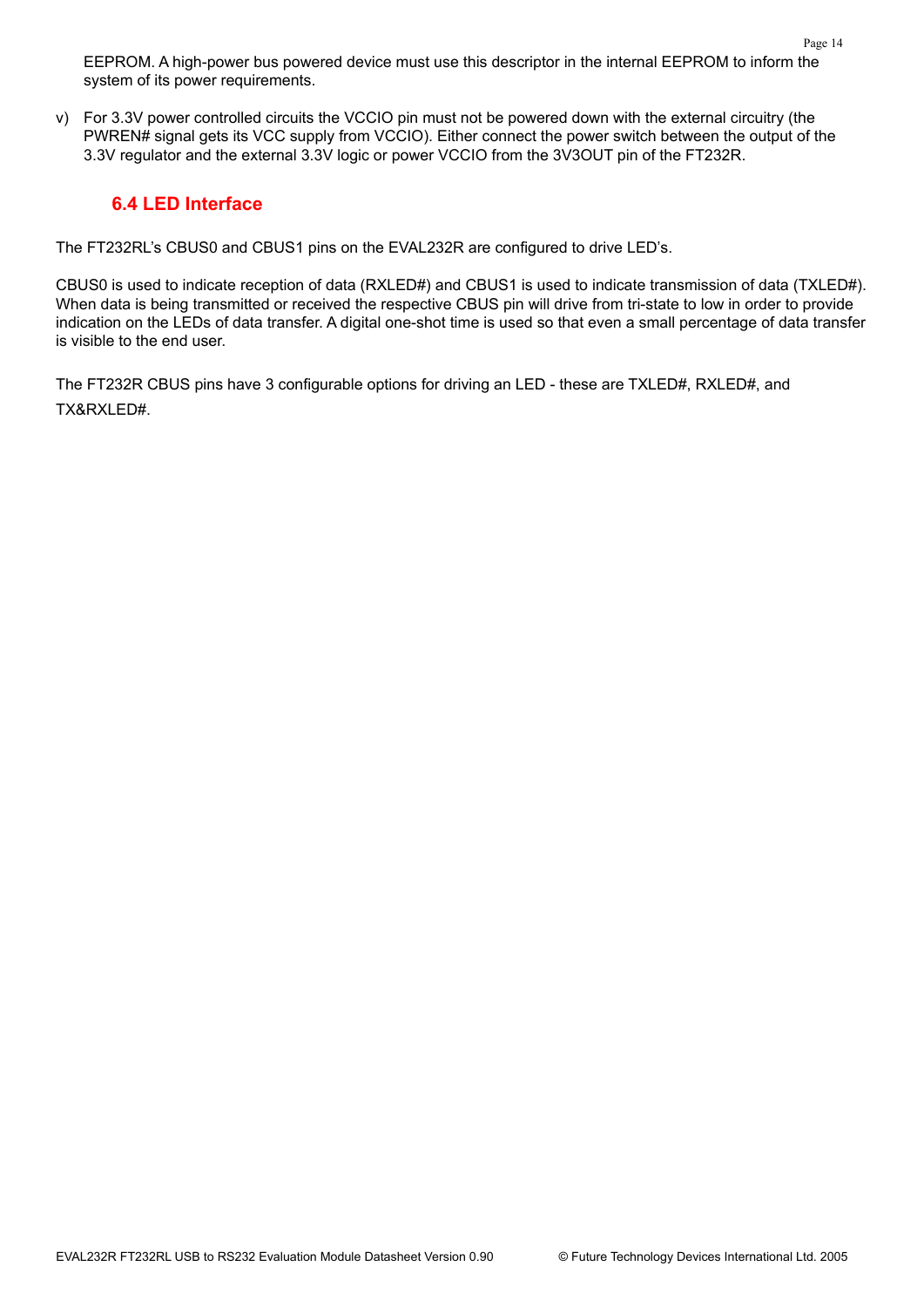<span id="page-14-0"></span>Figure 5 shows the EVAL232R circuit schematic. For the EVAL232R the FT232RL has been used to make a USB to RS232 converter. A TTL – RS232 Level Converter I.C. is used on the serial UART of the FT232RL to make the RS232 level conversion. This, for example can be done using the popular "213" series of TTL to RS232 level converters. These devices have 4 transmitters and 5 receivers in a 28-LD SSOP package and feature an in-built voltage converter to convert the 5V (nominal) VCC to the +/- 9 volts required by RS232. An important feature of these devices is the SD pin which can power down the device to a low quiescent current during USB suspend mode.

The RS232 level converter device used on the EVAL232R is a Zywyn ZT213LFEA which is capable of RS232 communication at up to 1Megabaud baud.

In the EVAL232R CBUS0 and CBUS1 have been configured as TXLED# and RXLED#, and are being used to drive two LEDs which indicate transmission and reception of data.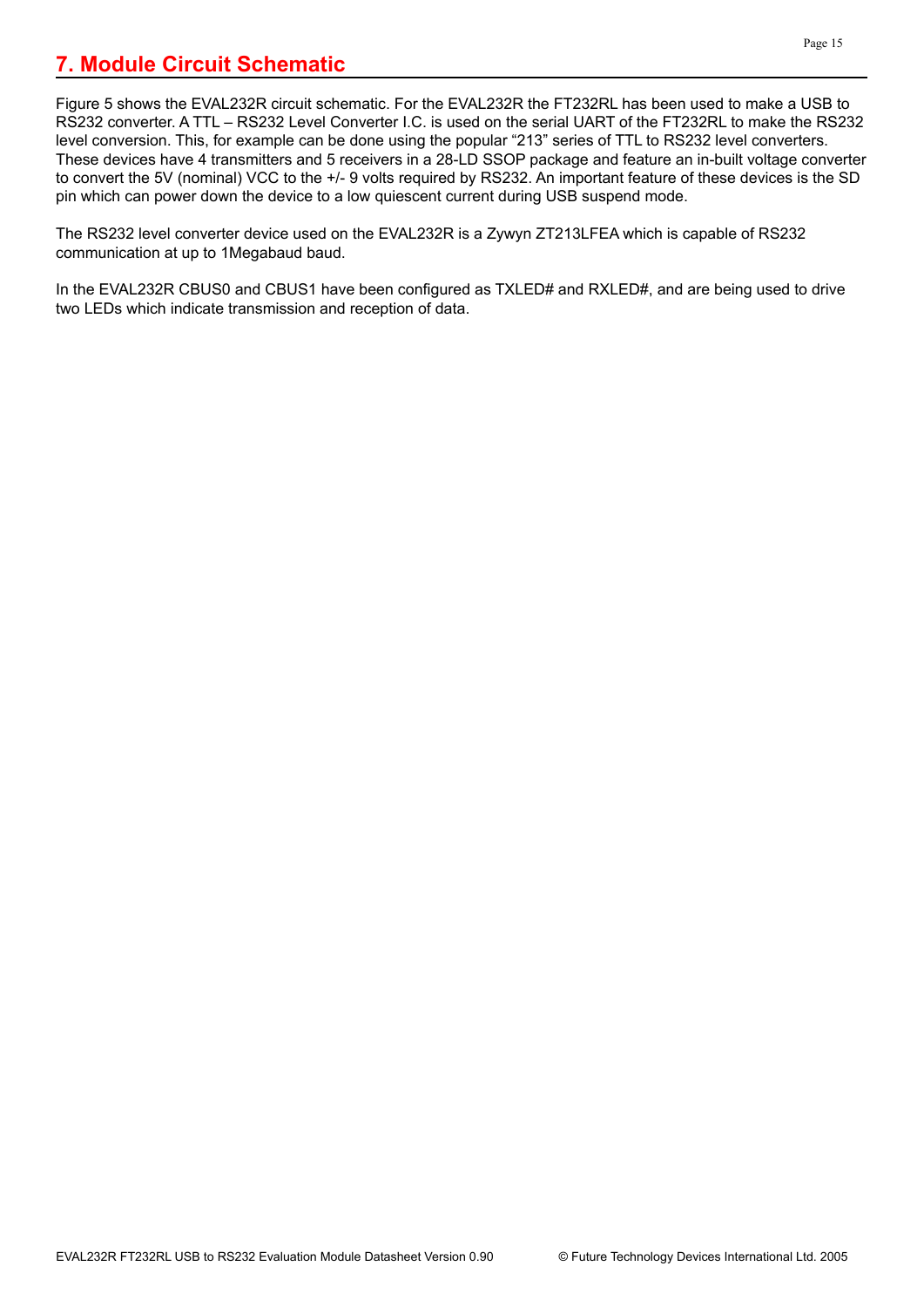**J3**



**10**

**DB9M PL1**

 $\frac{1}{2}$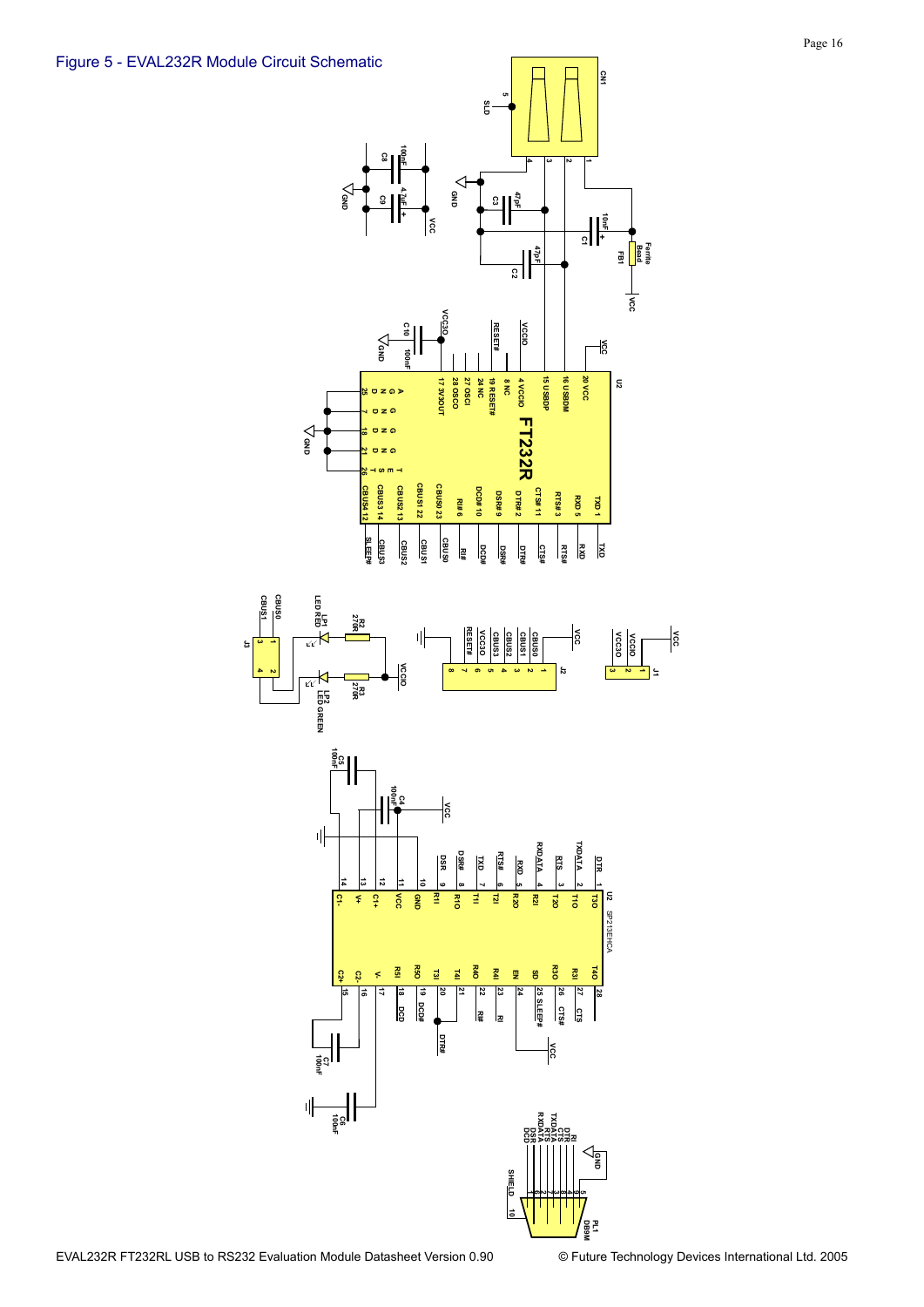## **8. Internal EEPROM Configuration**

Following a power-on reset or a USB reset the FT232R will scan its internal EEPROM and read the USB configuration descriptors stored there. The default values programmed into the internal EEPROM in the FT232RL used on the EVAL232R are shown in Table 18.

#### Table 18 - Default Internal EEPROM Configuration

| <b>Parameter</b>                  | <b>Value</b>                    | <b>Notes</b>                                                                                                                                                          |
|-----------------------------------|---------------------------------|-----------------------------------------------------------------------------------------------------------------------------------------------------------------------|
| USB Vendor ID (VID)               | 0403h                           | FTDI default VID (hex)                                                                                                                                                |
| USB Product ID (PID)              | 6001h                           | FTDI default PID (hex)                                                                                                                                                |
| Serial Number Enabled?            | Yes                             |                                                                                                                                                                       |
| Serial Number                     | See Note                        | A unique serial number is generated and programmed into the EEPROM<br>during final test of the EVAL232R module.                                                       |
| Pull Down I/O Pins in USB Suspend | Disabled                        | Enabling this option will make the device pull down on the UART interface<br>lines when the power is shut off (PWREN# is high)                                        |
| Manufacturer Name                 | <b>FTDI</b>                     |                                                                                                                                                                       |
| Manufacturer ID                   | <b>FT</b>                       |                                                                                                                                                                       |
| <b>Product Description</b>        | EVAL232 Board USB<br><-> Serial |                                                                                                                                                                       |
| Max Bus Power Current             | 100 <sub>m</sub> A              |                                                                                                                                                                       |
| Power Source                      | <b>Bus Powered</b>              |                                                                                                                                                                       |
| Device Type                       | <b>FT232R</b>                   |                                                                                                                                                                       |
| <b>USB Version</b>                | 0200                            | Returns USB 2.0 device descriptor to the host. Note: The device is be<br>a USB 2.0 Full Speed device (12Mb/s) as opposed to a USB 2.0 High<br>Speed device (480Mb/s). |
| Remote Wake up                    | Enabled                         | Taking RI# low will wake up the USB host controller from suspend.                                                                                                     |
| High Current I/Os                 | Disabled                        | Enables the high drive level on the UART and CBUS I/O pins                                                                                                            |
| Load VCP Driver                   | Enabled                         | Makes the device load the VCP driver interface for the device.                                                                                                        |
| CBUS0                             | RXLED#                          | Default configuration of CBUS0 - Receive LED drive                                                                                                                    |
| CBUS1                             | TXLED#                          | Default configuration of CBUS1 - Transmit LED drive                                                                                                                   |
| CBUS2                             | PWREN#                          | Default configuration of CBUS2 - Power enable. Low after USB<br>enumeration, high during USB suspend.                                                                 |
| CBUS3                             | PWREN#                          | Default configuration of CBUS3 - Power enable. Low after USB<br>enumeration, high during USB suspend.                                                                 |
| CBUS4                             | SLEEP#                          | Default configuration of CBUS4 - Low during USB suspend. Used to<br>power down the EVAL232R's RS232 level converter IC.                                               |
| <b>Invert TXD</b>                 | <b>Disabled</b>                 | Signal on this pin becomes TXD# if enabled.                                                                                                                           |
| Invert RXD                        | Disabled                        | Signal on this pin becomes RXD# if enabled.                                                                                                                           |
| Invert RTS#                       | Disabled                        | Signal on this pin becomes RTS if enabled.                                                                                                                            |
| Invert CTS#                       | Disabled                        | Signal on this pin becomes CTS if enabled.                                                                                                                            |
| Invert DTR#                       | Disabled                        | Signal on this pin becomes DTR if enabled.                                                                                                                            |
| Invert DSR#                       | Disabled                        | Signal on this pin becomes DSR if enabled.                                                                                                                            |
| Invert DCD#                       | Disabled                        | Signal on this pin becomes DCD if enabled.                                                                                                                            |
| Invert RI#                        | Disabled                        | Signal on this pin becomes RI if enabled.                                                                                                                             |

The internal EEPROM in the FT232R can be programmed over USB using the utility program MPROG. MPROG can be downloaded from the [FTDI website.](http://www.ftdichip.com) Version 2.8a or later is required for the FT232R chip. Users who do not have their own USB Vendor ID but who would like to use a unique Product ID in their design can apply to FTDI for a free block of unique PIDs. Contact [FTDI support](mailto:support1@ftdichip.com) for this service.